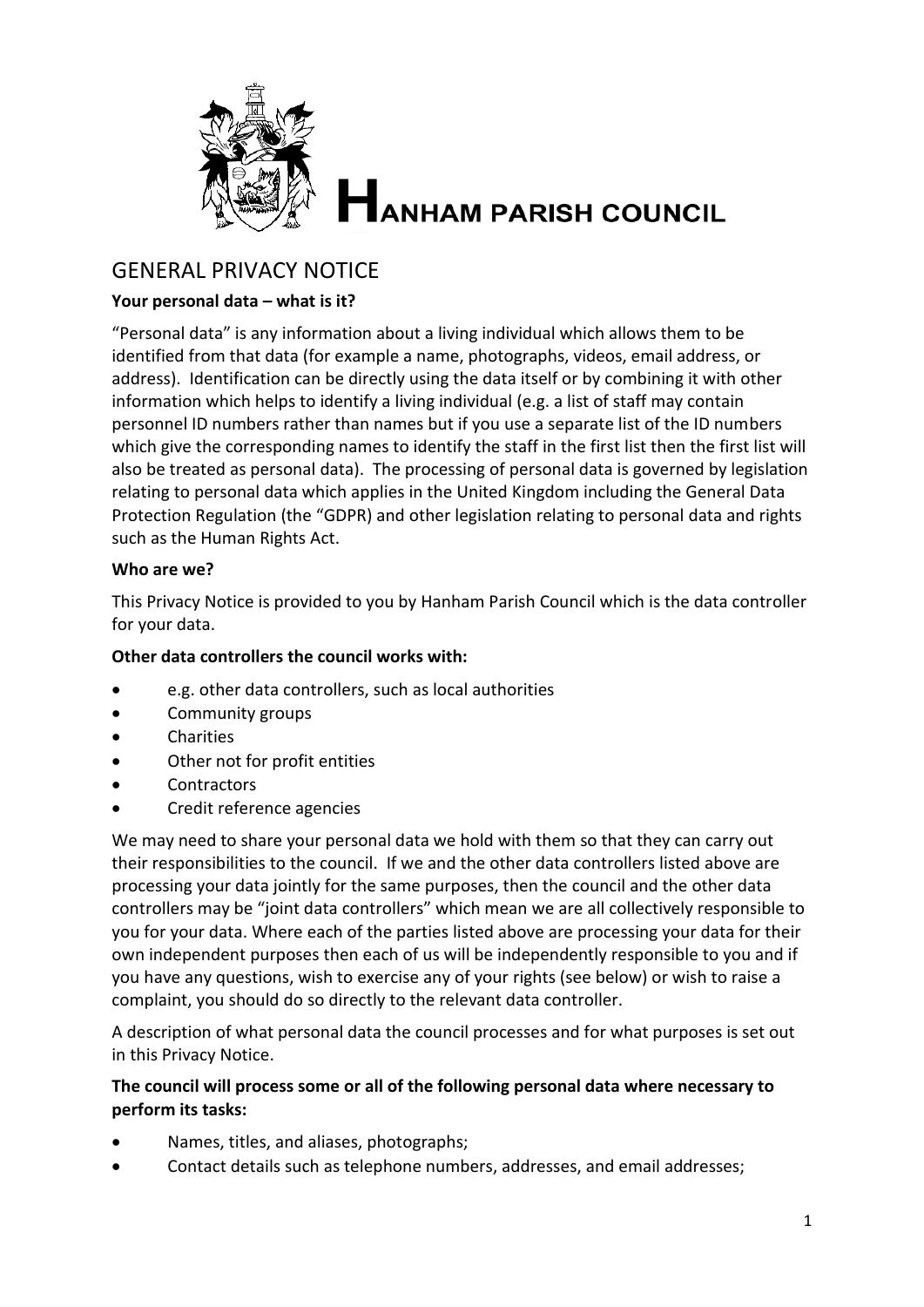- Where they are relevant to the services provided by a council, or where you provide them to us, we may process information such as gender, age, marital status, nationality, education/work history, academic/professional qualifications, hobbies, family composition, and dependants;
- Where you pay for activities such as use of a council hall, financial identifiers such as bank account numbers, payment card numbers, payment/transaction identifiers, policy numbers, and claim numbers;
- The personal data we process may include sensitive or other special categories of personal data such as criminal convictions, racial or ethnic origin, mental and physical health, details of injuries, medication/treatment received, political beliefs, trade union affiliation, genetic data, biometric data, data concerning and sexual life or orientation.

# **How we use sensitive personal data**

- We may process sensitive personal data including, as appropriate:
	- information about your physical or mental health or condition in order to monitor sick leave and take decisions on your fitness for work;
	- your racial or ethnic origin or religious or similar information in order to monitor compliance with equal opportunities legislation;
	- in order to comply with legal requirements and obligations to third parties.
- These types of data are described in the GDPR as "Special categories of data" and require higher levels of protection. We need to have further justification for collecting, storing and using this type of personal data.
- We may process special categories of personal data in the following circumstances:
	- In limited circumstances, with your explicit written consent.
	- Where we need to carry out our legal obligations.
	- Where it is needed in the public interest.
- Less commonly, we may process this type of personal data where it is needed in relation to legal claims or where it is needed to protect your interests (or someone else's interests) and you are not capable of giving your consent, or where you have already made the information public.

# **Do we need your consent to process your sensitive personal data?**

• In limited circumstances, we may approach you for your written consent to allow us to process certain sensitive personal data. If we do so, we will provide you with full details of the personal data that we would like and the reason we need it, so that you can carefully consider whether you wish to consent.

# **The council will comply with data protection law. This says that the personal data we hold about you must be:**

- Used lawfully, fairly and in a transparent way.
- Collected only for valid purposes that we have clearly explained to you and not used in any way that is incompatible with those purposes.
- Relevant to the purposes we have told you about and limited only to those purposes.
- Accurate and kept up to date.
- Kept only as long as necessary for the purposes we have told you about.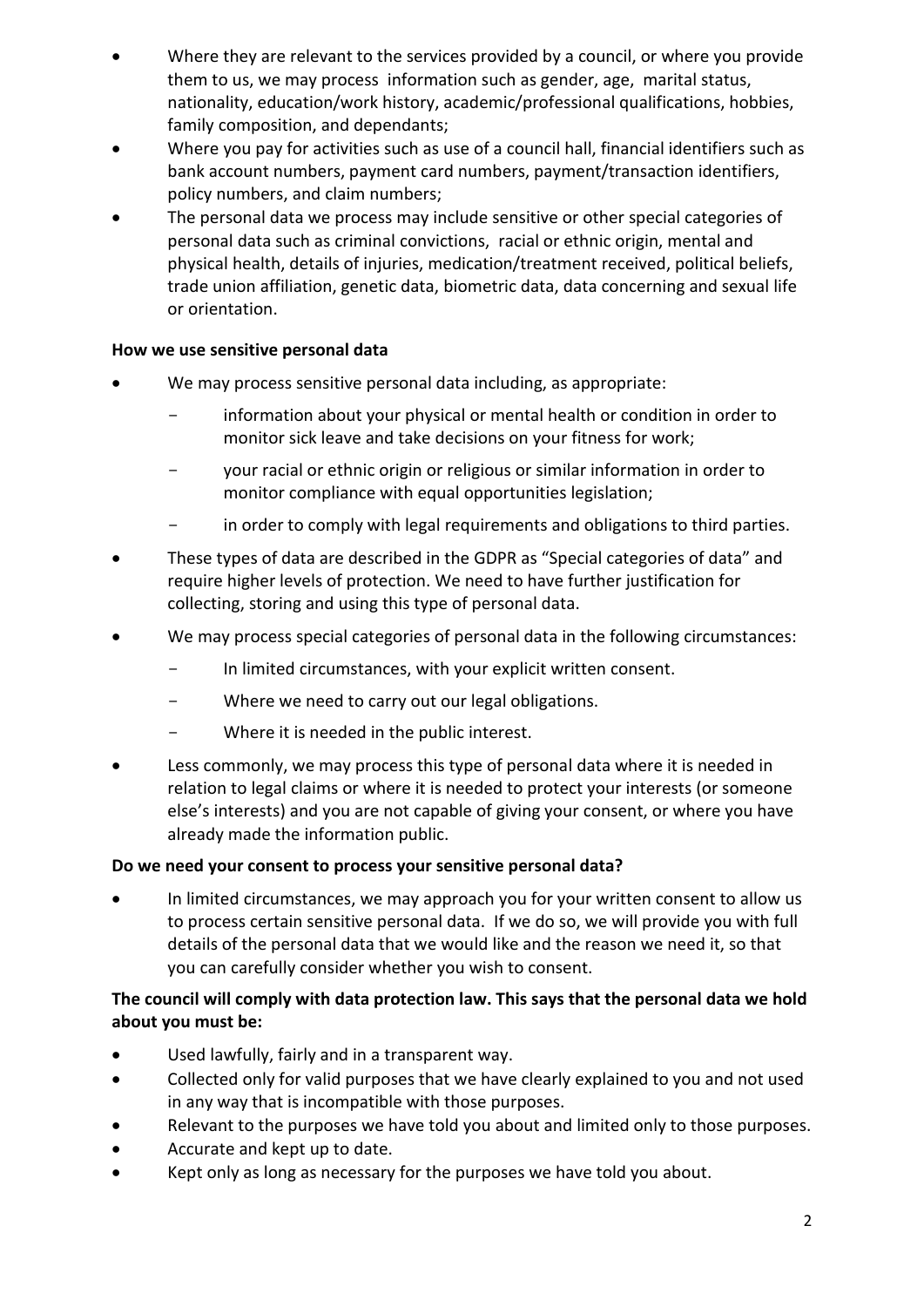• Kept and destroyed securely including ensuring that appropriate technical and security measures are in place to protect your personal data to protect personal data from loss, misuse, unauthorised access and disclosure.

# **We use your personal data for some or all of the following purposes:**

- To deliver public services including to understand your needs to provide the services that you request and to understand what we can do for you and inform you of other relevant services;
- To confirm your identity to provide some services;
- To contact you by post, email, telephone or using social media (e.g., Facebook, Twitter, WhatsApp);
- To help us to build up a picture of how we are performing;
- To prevent and detect fraud and corruption in the use of public funds and where necessary for the law enforcement functions;
- To enable us to meet all legal and statutory obligations and powers including any delegated functions;
- To carry out comprehensive safeguarding procedures (including due diligence and complaints handling) in accordance with best safeguarding practice from time to time with the aim of ensuring that all children and adults-at-risk are provided with safe environments and generally as necessary to protect individuals from harm or injury;
- To promote the interests of the council;
- To maintain our own accounts and records;
- To seek your views, opinions or comments;
- To notify you of changes to our facilities, services, events and staff, councillors and other role holders;
- To send you communications which you have requested and that may be of interest to you. These may include information about campaigns, appeals, other new projects or initiatives;
- To process relevant financial transactions including grants and payments for goods and services supplied to the council

• To allow the statistical analysis of data so we can plan the provision of services. Our processing may also include the use of CCTV systems for the prevention and prosecution of crime.

# **What is the legal basis for processing your personal data?**

The council is a public authority and has certain powers and obligations. Most of your personal data is processed for compliance with a legal obligation which includes the discharge of the council's statutory functions and powers. Sometimes when exercising these powers or duties it is necessary to process personal data of residents or people using the council's services. We will always take into account your interests and rights. This Privacy Notice sets out your rights and the council's obligations to you.

We may process personal data if it is necessary for the performance of a contract with you, or to take steps to enter into a contract. An example of this would be processing your data in connection with the use of sports facilities, or the acceptance of an allotment garden tenancy

Sometimes the use of your personal data requires your consent. We will first obtain your consent to that use.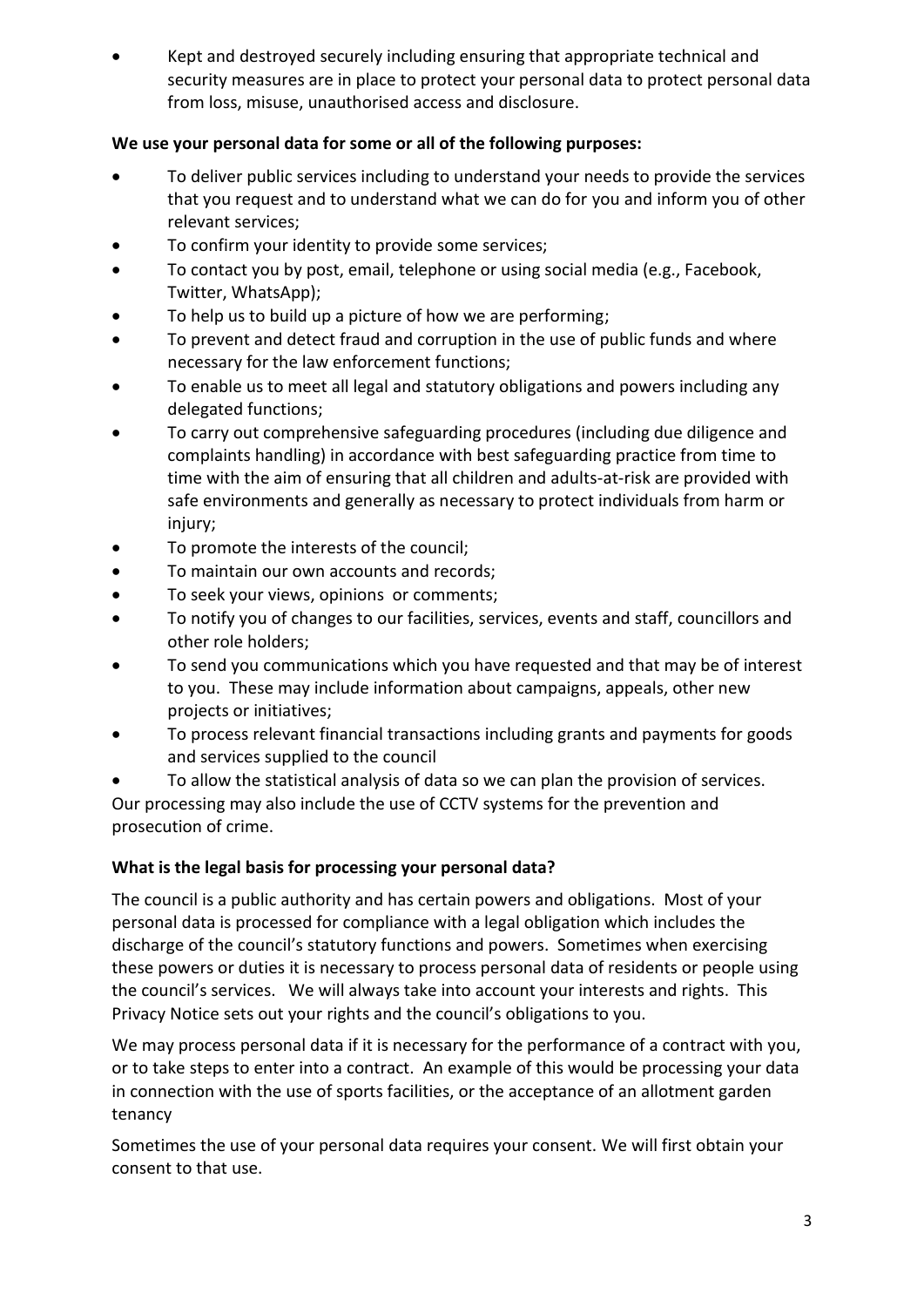# **Sharing your personal data**

This section provides information about the third parties with whom the council may share your personal data. These third parties have an obligation to put in place appropriate security measures and will be responsible to you directly for the manner in which they process and protect your personal data. It is likely that we will need to share your data with some or all of the following (but only where necessary):

- The data controllers listed above under the heading "Other data controllers the council works with";
- Our agents, suppliers and contractors. For example, we may ask a commercial provider to publish or distribute newsletters on our behalf, or to maintain our database software;
- On occasion, other local authorities or not for profit bodies with which we are carrying out joint ventures e.g. in relation to facilities or events for the community.

# **How long do we keep your personal data?**

We will keep some records permanently if we are legally required to do so. We may keep some other records for an extended period of time. For example, it is currently best practice to keep financial records for a minimum period of 8 years to support HMRC audits or provide tax information. We may have legal obligations to retain some data in connection with our statutory obligations as a public authority. The council is permitted to retain data in order to defend or pursue claims. In some cases the law imposes a time limit for such claims (for example 3 years for personal injury claims or 6 years for contract claims). We will retain some personal data for this purpose as long as we believe it is necessary to be able to defend or pursue a claim. In general, we will endeavour to keep data only for as long as we need it. This means that we will delete it when it is no longer needed.

# **Your rights and your personal data**

You have the following rights with respect to your personal data:

When exercising any of the rights listed below, in order to process your request, we may need to verify your identity for your security. In such cases we will need you to respond with proof of your identity before you can exercise these rights.

# *1) The right to access personal data we hold on you*

- At any point you can contact us to request the personal data we hold on you as well as why we have that personal data, who has access to the personal data and where we obtained the personal data from. Once we have received your request we will respond within one month.
- There are no fees or charges for the first request but additional requests for the same personal data or requests which are manifestly unfounded or excessive may be subject to an administrative fee.

# *2) The right to have your personal data erased*

- If you feel that we should no longer be using your personal data or that we are unlawfully using your personal data, you can request that we erase the personal data we hold.
- When we receive your request we will confirm whether the personal data has been deleted or the reason why it cannot be deleted (for example because we need it for to comply with a legal obligation).